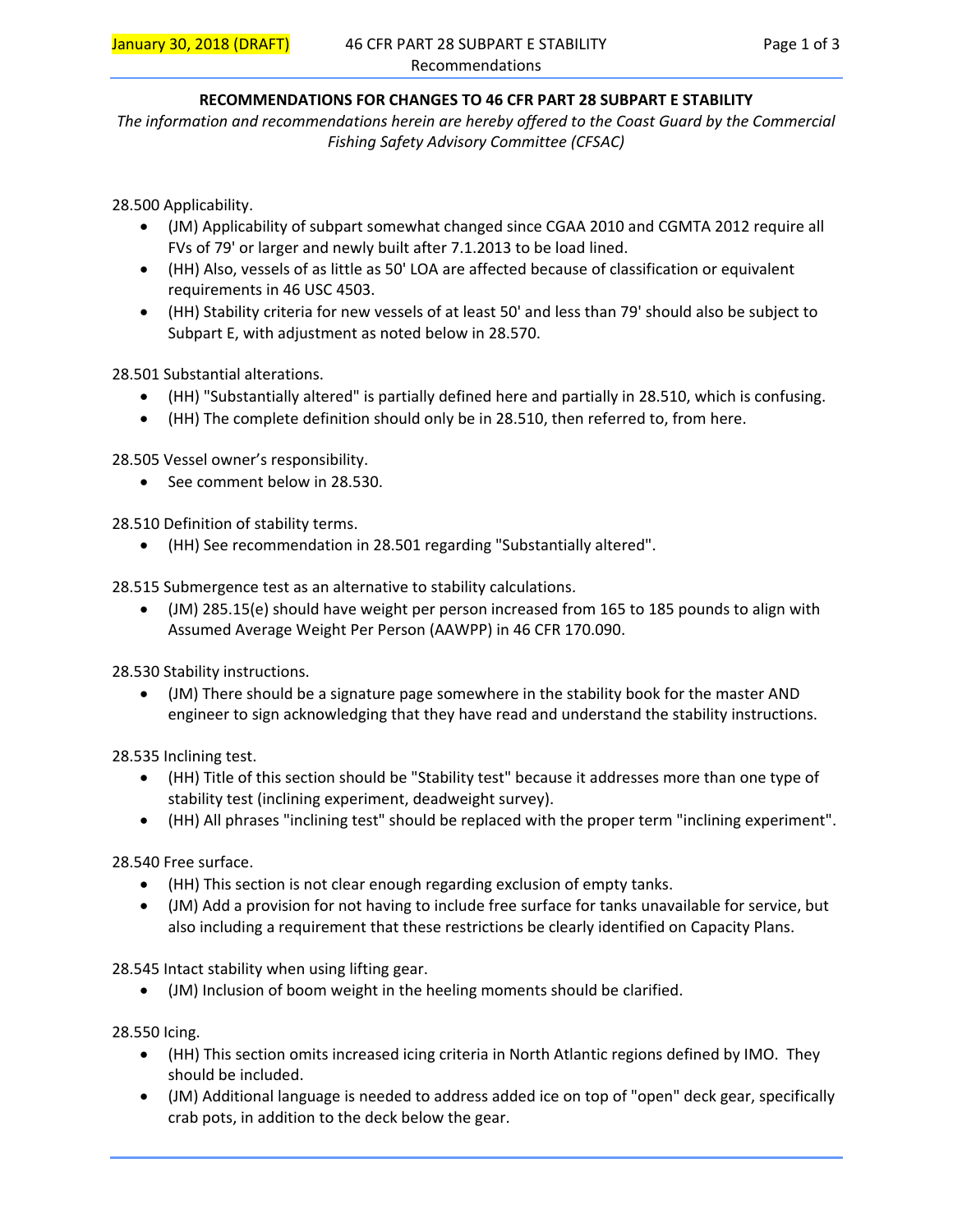28.555 Freeing ports.

- (HH) These freeing port criteria are adequate for vessels of L=79' or larger, but vessels with short bulwark lengths are penalized by the criteria because of the minimum area part of the calculation.
- (HH) Freeing port area for vessels of L<79' should instead apply the IMO Voluntary Guidelines for the Design, Construction and Equipment of Small Fishing Vessels 2005 Edition, Regulation 2.14.

28.560 Watertight and weathertight integrity.

28.565 Water on deck.

(CP) Figure 1 is incorrect. WOD heeling arm goes to zero once the bulwark cap is immersed.

28.570 Intact righting energy.

- $\bullet$  (CP) 28.570(c) Needs clarification on when the 50 $\degree$  range of stability applies, since it overlaps with 28.570(a).
- (HH) Stability criteria for new vessels of at least 50' and less than 79' should be the same, except with 28.570(a) adjusted by IMO Voluntary Guidelines for the Design, Construction and Equipment of Small Fishing Vessels 2005 Edition (Regulation 3.2.1.2).

28.575 Severe wind and roll.

 (HH) These criteria are slightly different than IMO, seemingly in error, and should be changed to correlate with IMO criteria.

28.580 Unintentional flooding.

- (HH) Clarification: Current unintentional flooding regulation applies to new vessels of L=79' or longer built after 09.15.1991.
- (HH) Clarification: 28.580(i) allows a vessel to obtain and maintain a Load Line Certificate under subchapter E of this chapter in lieu of meeting the requirements of paragraphs (c) through (g) of this section.
- (HH) Since new vessels L=79' or larger built after 07.01.2013 must be load lined, the unintentional flooding criteria in paragraphs (c) through (g) should only be applicable to vessels built on or after 09.15.1991 and on or before 07.01.2013.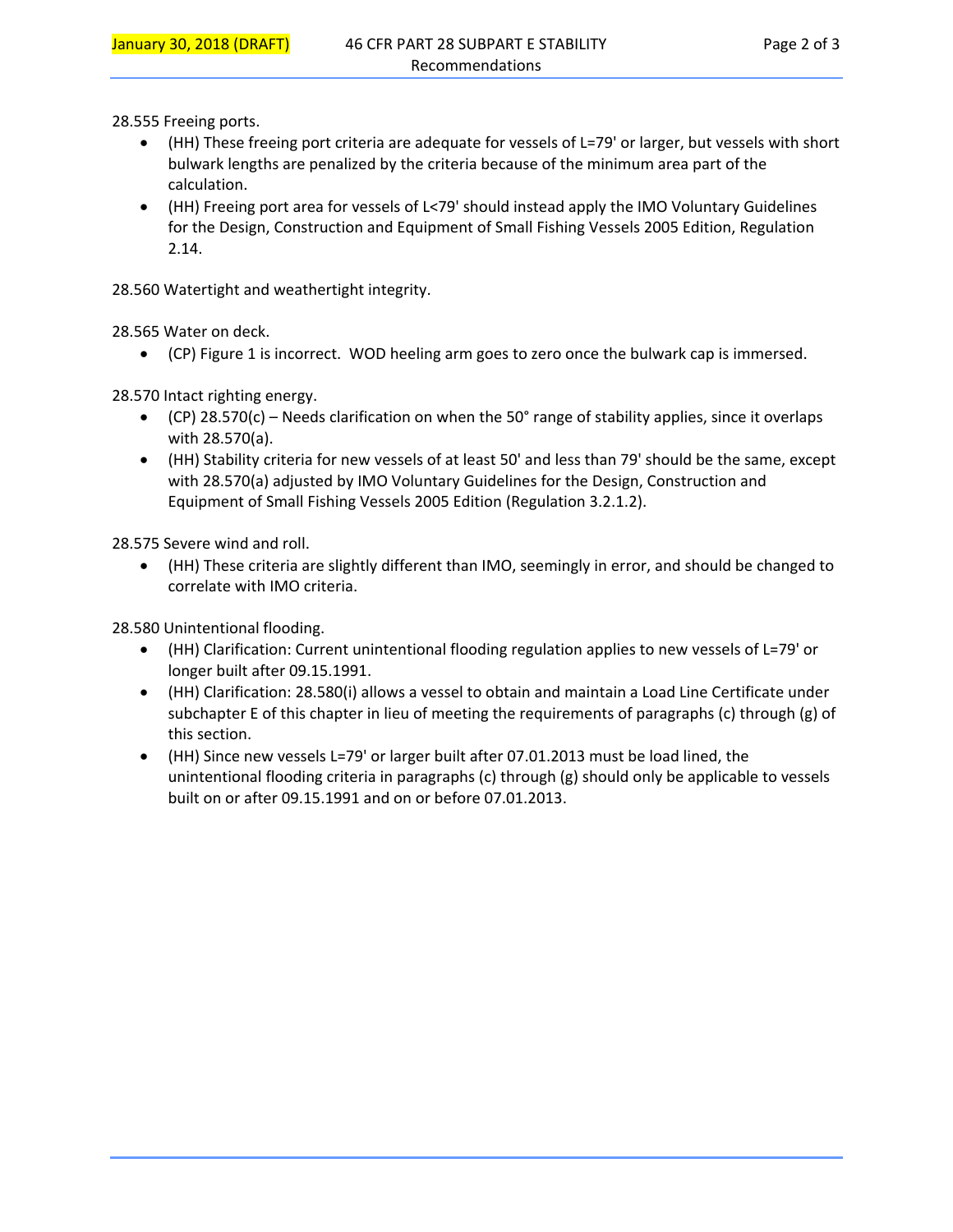#### **OTHER RELATED POLICY ISSUES**

Consumable liquids (fuel, water) as ballast

 (HH) USCG MSC current interpretation is too conservative, without tangible basis. Marine Safety Manual (MSM) Vol. 4 does not offer adequate reasoning. Refer to attached HWA letter dated September 11, 2017 for detailed explanation (**Enclosure 1**).

Off center lightship transverse center of gravity (TCG)

 (HH) USCG MSC current interpretation is too conservative, without tangible basis. Numerous uninspected fishing vessels with off‐center TCG are successfully countered by opposite side tank loading, without incident.

Marine Safety Center (MSC) Guideline H2‐20

(HH) Refer to attached comments on PDF markup of the document (**Enclosure 2**).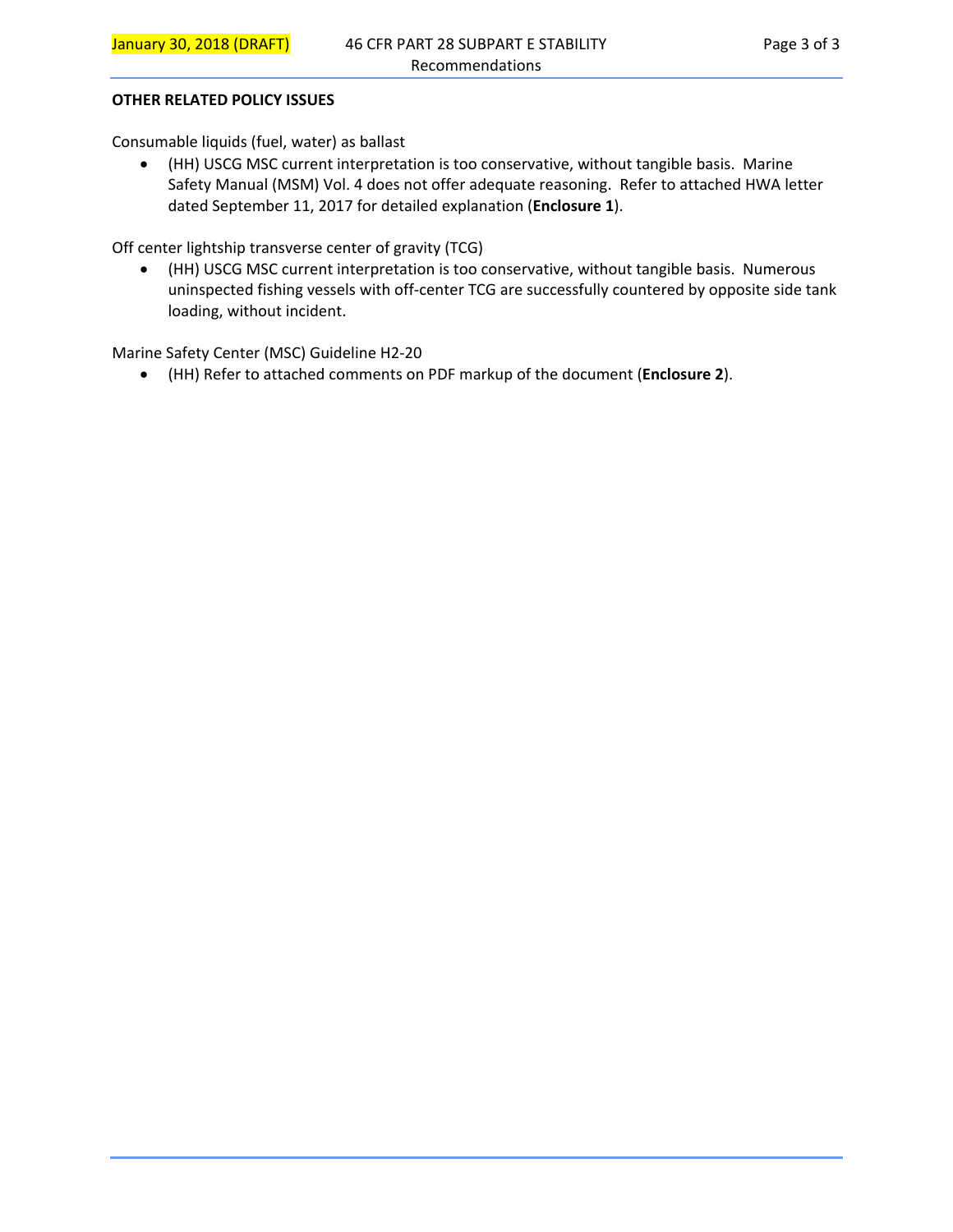



## **Hockema & Whalen Associates**

**Naval Architects Marine Engineers Electrical Engineers** 

September 11, 2017 82 FR 26632 and 31545 (**LTR2**)

Docket Management Facility U.S. Department of Homeland Security (Submitted via website: www.regulations.gov)

- Subj.: **Evaluation of Existing Coast Guard Regulations, Guidance Documents, Interpretive Documents, and Collections of Information (Docket No. USCG‐2017‐0480)** HWA Comments Applicable to Marine Safety Center Policies and Procedures
- Ref.: a) 82 FR 26632, Evaluation of Existing Coast Guard Regulations, Guidance Documents, Interpretive Documents, and Collections of Information b) 82 FR 31545, Extension of Comment Period for 82 FR 26632 c) Marine Safety Manual (MSM), Volume IV

Dear Sir or Madam,

References (a) and (b) requested comments on Coast Guard regulations, guidance documents, and interpretative documents that we believe should be repealed, replaced, or modified. In addition, the Coast Guard requested comments on USCG approved collections of information, regardless of whether the collection is associated with a regulation. This action is in response to Executive Orders 13771, Reducing Regulation and Controlling Regulatory Costs; 13777, Enforcing the Regulatory Reform Agenda; and 13783, Promoting Energy Independence and Economic Growth. Reference (a) requested comments on regulations and documents that:

- Eliminate jobs, or inhibit job creation;
- Are outdated, unnecessary, or ineffective;
- Impose costs that exceed benefits;
- Create a serious inconsistency or otherwise interfere with regulatory reform initiatives and policies;
- Are inconsistent with the requirements of section 515 of the Treasury and General Government Appropriations Act, 2001 (44 U.S.C. 3516 note), or the guidance issued pursuant to that provision, in particular those regulations that rely in whole or in part on data, information, or methods that are not publicly available or that are insufficiently transparent to meet the standard of reproducibility; or
- Derive from or implement Executive Orders or other Presidential directives that have been subsequently rescinded or substantially modified.

The following comments concentrate on issues related to Coast Guard regulations and policies, and their dissemination and explanation to the public. We believe these issues fall in the categories noted above.

#### **Reasoning for and Recording of Coast Guard Regulations and Policies**

The Coast Guard develops and enforces numerous regulations and policies within their regulatory realm. In many cases, adequate reasoning is provided to explain why the regulations or policies exist. For regulations, this usually occurs in the Notice of Proposed Rulemaking (NPRM) and/or the Final Rule published in the Federal Register (FR), after public comments are solicited and received for a rulemaking. Since the regulatory development process requires that the Coast Guard replies to all comments received for a rulemaking, there is usually an adequate information trail documenting why the Coast Guard ruled the way they did.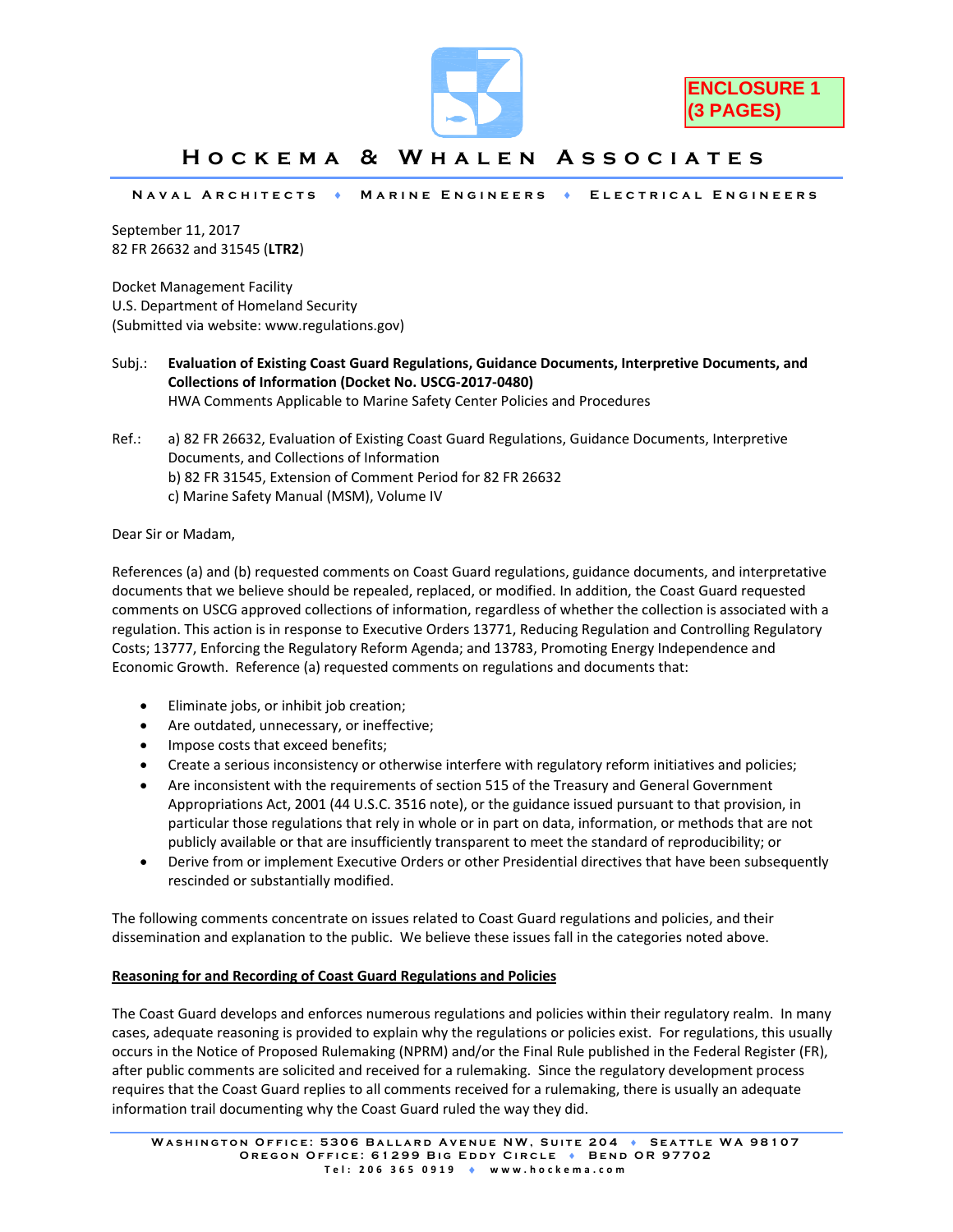On the other hand, for policy development, public comment is not necessarily required so in many cases the reasoning for the policy is not adequately explained to the public before the policy is adopted. Because of this, many policies are created and enforced by the Coast Guard without adequate reasoning being provided to the public. We are sometimes bound by policy we don't agree with but, when we ask why the policy exists, the Marine Safety Center's (MSC) response is simply that since the policy is established we must comply with it. This happens even when we have good reason for the policy not to apply in specific cases. When we ask for the specific reasoning behind the policy, sometimes no one at the MSC knows for sure — it's just policy so it should be enforced. This is counterproductive when we know a policy is not necessary, especially when the policy requires more consulting time on our part and more physical modifications to vessels than we think is necessary, both costing the vessel owner more money and time for compliance.

We realize that we learn from required compliance with policy that we might not have known about or misinterpreted previously, and we welcome those learning experiences. However, when we are faced with policy we don't think adds safety or value, or even decreases safety or value, we feel that the Coast Guard should be able to back up the policy with a reasonable and detailed explanation for why the policy is necessary.

One example of policy that does not provide supporting information and has not been explained to us adequately, is in MSN IV 6.E.19.c. This policy indicates that "Required ballast must be either fixed or seawater" so consumable liquids such as fuel oil are not allowed to be used as ballast. Around 1990 when U.S. flagged factory trawlers were obtaining Load Line certifications, Seattle area naval architects were told by the Coast Guard Marine Safety Center that we could not use fuel oil as ballast because vessel operators may either be tempted to or accidently consume fuel oil at the end of a fishing trip that was intended for ballast, not for consumption. The reasoning was that burning that fuel oil might lead to lesser stability characteristics than calculated in the stability guidance for that vessel. We have found no evidence that vessel operators consume fuel oil or potable water from tanks where we instruct them not to do so.

Today we are faced with even more restrictions on ballasting load lined vessels. One example is our specific instructions regarding fuel oil burn‐off sequence to maintain optimum (usually minimum) trim and, in the process, to ensure adequate stability throughout the normal operating range. The Marine Safety Center now considers this to be using fuel oil as ballast, because we are controlling the vessel trim with the fuel oil. Where did this interpretation come from? No one can tell us but it is policy, so it is not allowed.

We think both of the above limitations on fuel oil, or potable water, used as ballast are overly restrictive and can even lead to less safe vessels. Furthermore, we don't like seawater ballast because of obvious tank maintenance expenses and environmental factors concerning invasive species transfer. Our staff's experience with stability of commercial vessels spans nearly four decades and we are not aware of a single stability incident caused by using fuel oil or potable water as temporary ballast. In fact, for our uninspected vessels we have prescribed limitations on fuel oil and potable water, which would be considered ballast by these narrowly define policies, several times. Specific tank consumption sequence instructions are a staple of our stability instructions for uninspected vessels. Those unlicensed operators welcome the specific tank loading instructions and they comply with our instructions without incident.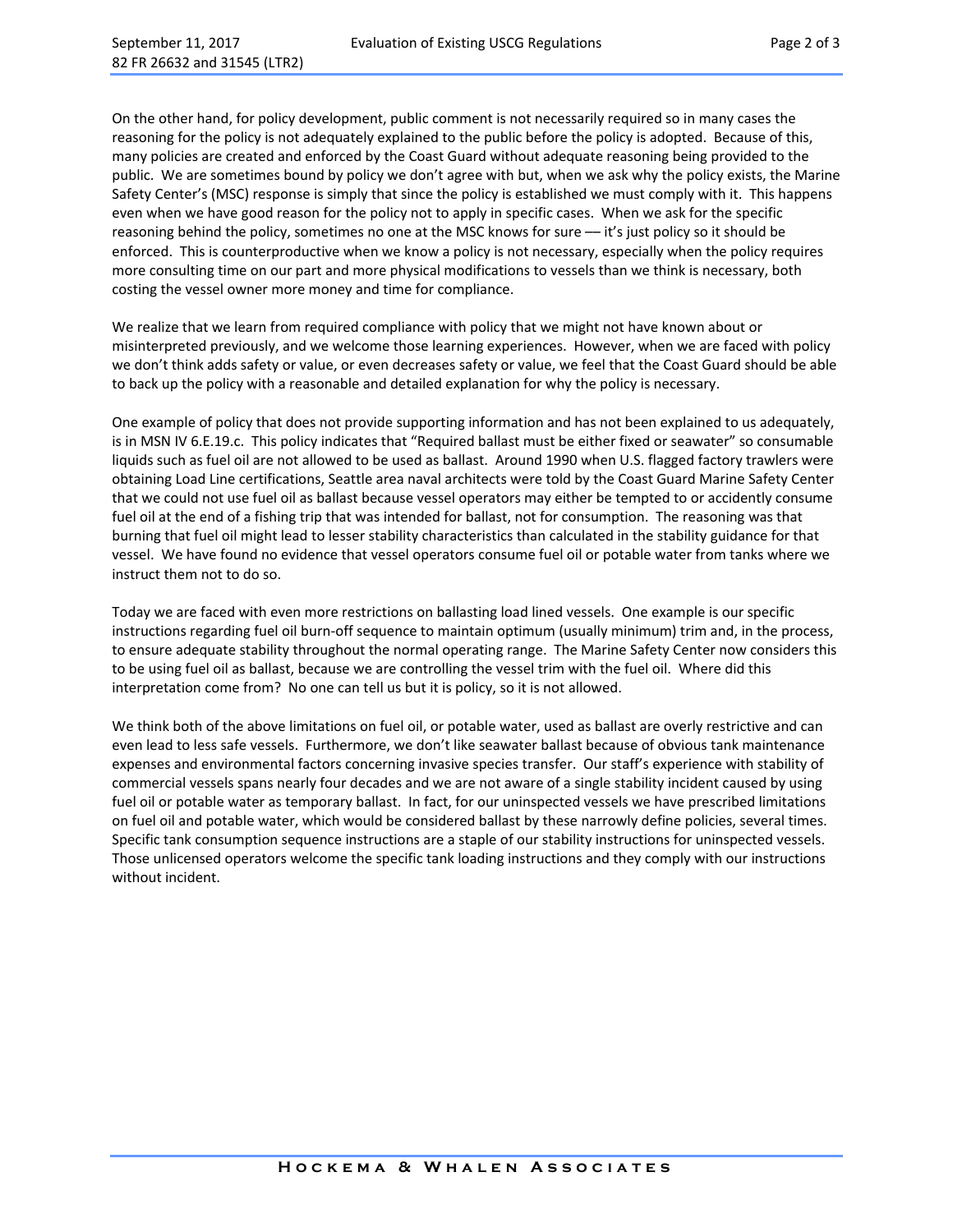If you have any questions or if you need further information, we encourage you to contact our office.

Sincerely, **Hockema & Whalen Associates, Inc.** 

Hal Hockema, P.E. President & Managing Principle Engineer

The following Hockema & Whalen Associates staff contributed to this letter's development:

John Myers, P.E. **In the Contract of Contract Contract Contract Contract Contract Contract Contract Contract Contract Contract Contract Contract Contract Contract Contract Contract Contract Contract Contract Contract Contr** Vice President & Principle Naval Architect Senior Principal Naval Architect

Craig Pomeroy, P.E. **Example 20 and Strategier Paul Monical**, P.E. Principal Naval Architect **and Architect** Associate Naval Architect

Stephen Gatz, P.E. Senior Naval Architect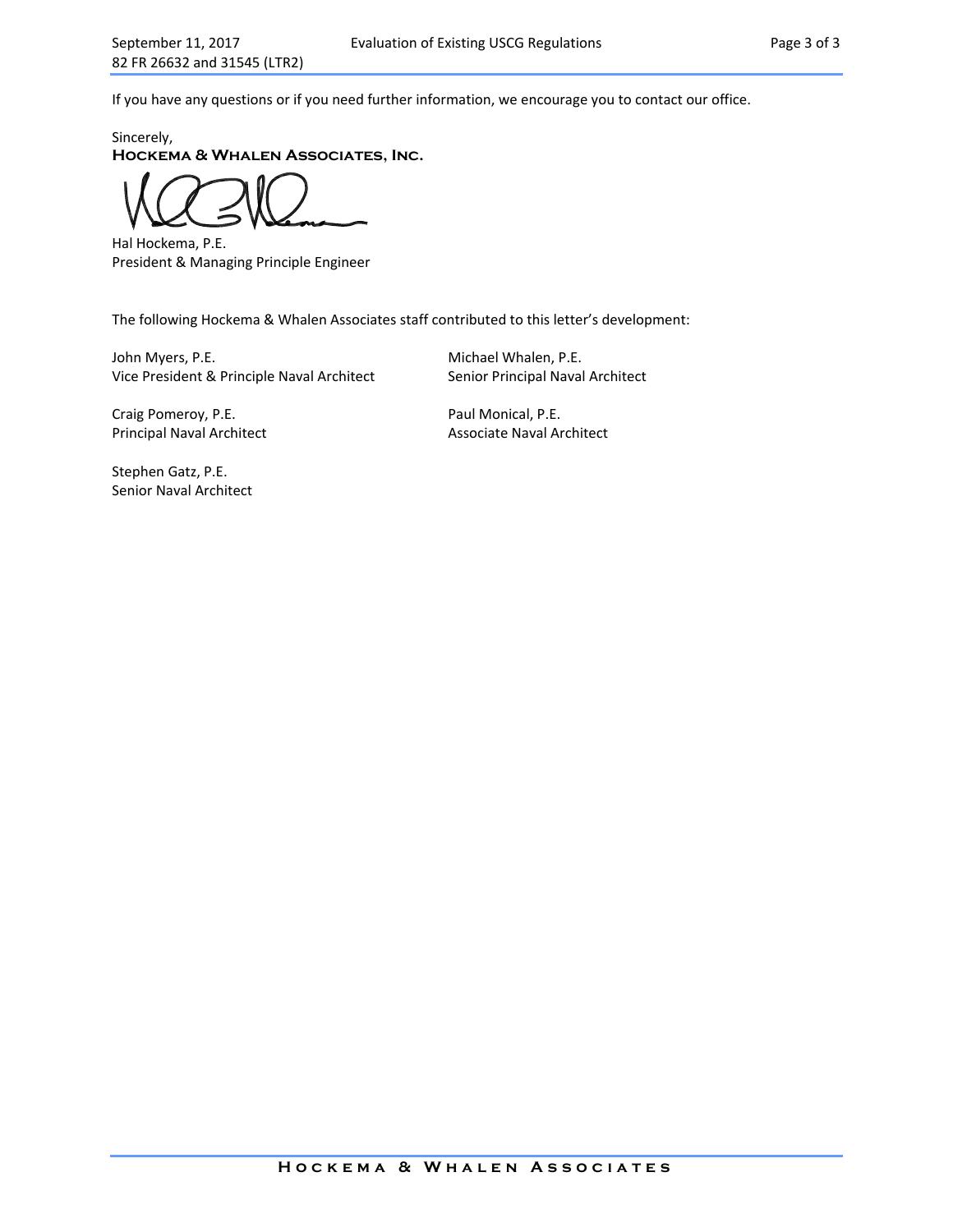

Procedure Number: H2-20 Revision Date: 06/17/2013

## Reference f. is obsolete and should be deleted.

mi K. B. FERRIE, LCDR, Chief, Hull Division

| <b>Purpose:</b>          | To provide guidance on the review of commercial fishing vessel (CFV) stability.                                                                                                                                                                                                                                                                                                                                                                                                                                                                                                                                                                                                                                                                                                                                                                                                                                                                                                                                                                                                                                                                                                                                                                                                                                                                              |  |  |
|--------------------------|--------------------------------------------------------------------------------------------------------------------------------------------------------------------------------------------------------------------------------------------------------------------------------------------------------------------------------------------------------------------------------------------------------------------------------------------------------------------------------------------------------------------------------------------------------------------------------------------------------------------------------------------------------------------------------------------------------------------------------------------------------------------------------------------------------------------------------------------------------------------------------------------------------------------------------------------------------------------------------------------------------------------------------------------------------------------------------------------------------------------------------------------------------------------------------------------------------------------------------------------------------------------------------------------------------------------------------------------------------------|--|--|
| <b>References:</b>       | 46 CFR Subchapter $C$ – Uninspected Vessels<br>a.<br>46 CFR Subchapter $E -$ Load Lines<br>$\mathbf b$ .<br>Marine Safety Manual (MSM) Chapter IV Section 6<br>c.<br>d. Guidance for the Alternate Compliance and Safety Agreement (ACSA)<br>Program, Revision 7, December 2012<br>e. ABS Rules for Building and Classing Steel Vessels Under 90 meters (295 feet)<br>in length 2011, Part 5 Specialized Vessels and Services, Chapter 14 Fishing<br>Vessels<br>Navigation and Vessel Inspection Circular (NVIC) 5-86 "Voluntary Standards<br>f.<br>for U.S. Uninspected Commercial Fishing Vessels"<br>MTN 04-03, Change 1 "Authorized Class Societies Technical Support and<br>g.<br>Oversight"<br>h. International Code on Intact Stability, 2008, Chapter 2.1 Fishing Vessels<br>IMO International Conference on Safety of Fishing Vessels 1977 and 1993<br>$\mathbf{i}$ .<br>amendments<br>MTN 04-95 "Lightship Change Determination"<br>J <sub>1</sub><br>MSC Plan Review Guidelines H2-01, "Submission of Stability Test<br>Procedures"<br>MSC Plan Review Guidelines GEN-02, "Submission of Stability Test<br>1.<br>(Deadweight Survey or Inclining Experiment) Results"<br>m. MSC Plan Review Guidelines H2-06, "Trim and Stability Books"<br>NVIC 3-89 "Guidelines for the Presentation of Stability Information for<br>n.<br>Operating Personnel" |  |  |
| Contact<br>Information:  | If you have any questions or comments concerning this document, please contact<br>the Marine Safety Center (MSC) by email or phone. Please refer to the<br>Procedure Number H2-20.<br>Email:<br>$MSC@$ uscg.mil<br>202-475-3401<br>Phone:<br>Website:<br>http://homeport.uscg.mil/msc                                                                                                                                                                                                                                                                                                                                                                                                                                                                                                                                                                                                                                                                                                                                                                                                                                                                                                                                                                                                                                                                        |  |  |
| <b>Responsibilities:</b> | Using applicable portions of references (a) through (n), the submitter shall<br>provide sufficient documentation and plans to indicate compliance with the<br>applicable requirements as identified under "submitted Items" below. The                                                                                                                                                                                                                                                                                                                                                                                                                                                                                                                                                                                                                                                                                                                                                                                                                                                                                                                                                                                                                                                                                                                       |  |  |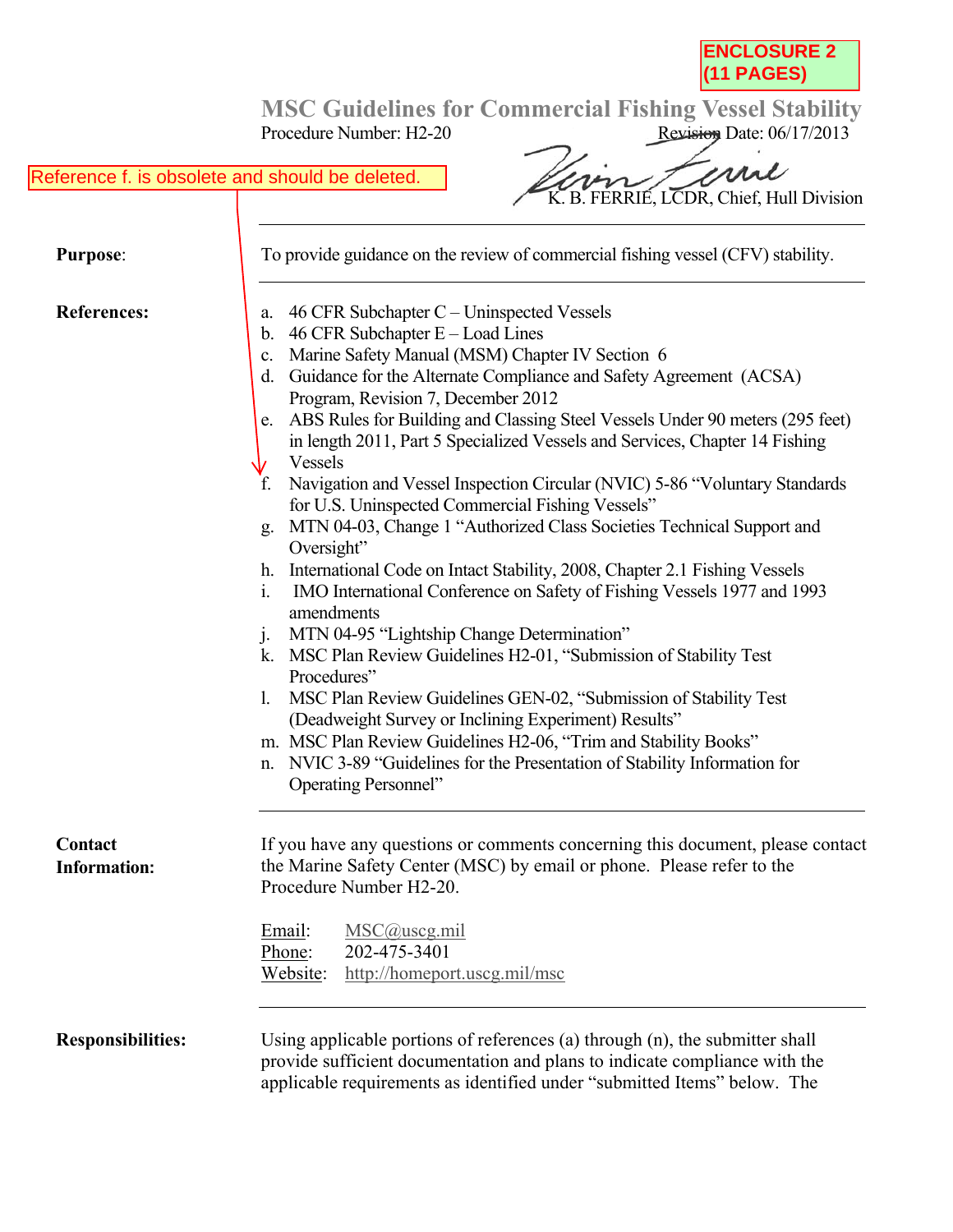Procedure Number: H2-20 Revision Date: 06/17/2013

submission shall be made either electronically to the above email address or, if paper, in triplicate to the MSC's address found on the above website. To facilitate plan review, all plans and information specified in these guidelines should be submitted as one complete package through a single point of contact for the project.

The MSC reviews CFV stability for load line assignment at the request of an Several new vessels under 79 feet have been successfully designed and operated in rough sea environments when complying with 46 CFR Subpart E, with 46 CFR 28.570(a) adjusted by IMO Voluntary Guidelines for the Design, Construction and Equipment of Small Fishing Vessels 2005 Edition **General:** (Regulation 3-3.2.1.2). 28.570(b) and (c) has been applied for these vessels without adjustment.

#### **Applicable Regulations:**

References (a) through (d) provide specific guidance on the applicable stability criteria and definitions. The following guidance summarizes the applicability found in these references:

- **Vessels under 79 feet Registered Length**: There are currently no regulations governing the stability for a vessel of this size.
- **Vessels over 79 feet Registered Length, not required to be load lined**:
	- a) *Vessels Built after September 15, 1991 and those vessels determined to have undergone a Major Conversion or been substantially altered on or after September 15, 1991:* These vessels will be subject to all of 46 CFR Subchapter C Subpart E and good marine practice. 46 CFR 5.80 does not apply to those that have undergone a Major Conversion or been substantially altered. on or  $\sqrt{ }$  and on or before July 1, 2013 28.580

A vessel obtaining and maintaining a Load Line Certificate as per 46 CFR 28.580 (i) in lieu of meeting damage stability requirements will be evaluated using 46 CFR Subchapter C Subpart E and applicable classification rules.

- b) *Existing vessels build before September 15, 1991 (i.e. grandfathered vessels):* There are no regulations governing stability for these vessels. The MSC will provide technical comments and/or concerns to the OCMI upon their request. MSC will conduct stability reviews using 46 CFR Subchapter C, Subpart E, as completely as reasonable (excluding 46 CFR 28.580) and good marine practice.
- *c) Vessels enrolled in the ACSA program:* The ACSA program requires vessels to meet 46 CFR 28.500. MSC will continue provide technical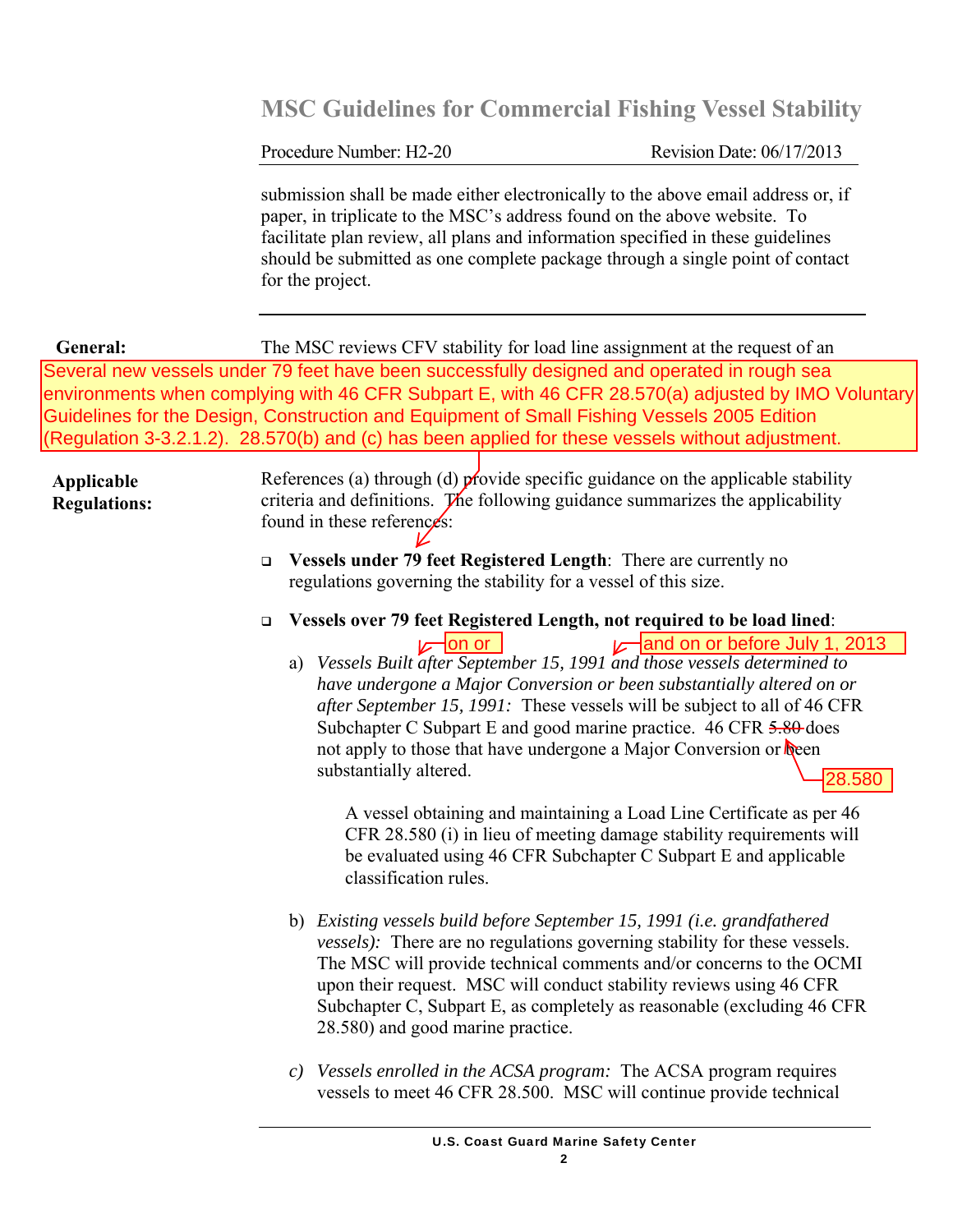46 CFR Part 28 Subpart E. The basis for MSM Vol. IV Section  $\vert$  Revision Date: 06/17/2013 Reference to NVIC 5-86 is out of date and should be replaced by 6.E.19 was formed before Part 28 was initially issued so 6.E.19 should be completely rewritten.

There is also no valid reason to use different stability criteria for  $\mid$  for ACSA fishing vessel stability. vessels catching fish and those processing fish.

 $\frac{1}{2}$  to the OCMI upon their request, as ect to the alternate safety compliance

and alternate load line compliance programs once established.

## **Vessels over 79 feet Registered Length, required to be load lined**:

*46 CFR 42.09-1, Assignment of Load lines*: "The assignment of load line is conditioned upon the structural efficiency and satisfactory stability of the vessel." The stability review will be conducted in support of load lines using the below stability criteria and good marine practice.

a) *Fishing processing and tender vessels required to be load line*: The MSM, Volume IV, Section 6.E.19 provides two alternatives for stability criteria for these vessels:

 $(1)$  46 CFR Subchapter S; and (2) NVIC 5-86.

The stability criteria (i.e. 46 CFR Subchapter S or NVIC 5-86) selected by the submitter, applicable classification requirements, and good marine practice will be used for stability reviews conducted in support of load lines.

The MSC may also conduct stability analysis using 46 CFR Subchapter C when the vessel is engaged in catching, taking or harvesting of fish. The results of this stability analysis will be provided to the submitter for informational purposes only and will not be used in support of load line assignment.

b) *Fishing vessels 79 feet or greater in length that are built after July 1, 2013 \*\**: The stability review will be conducted in support of load line using 46 CFR Subchapter C, Subpart E, the applicable classification society rules, and good marine practice.

*\*\*The Coast Guard is implementing those requirements of a 2010 statute that pertain to uninspected commercial fishing industry vessels and that took effect upon enactment of the statute but that, to be implemented, require amendments to Coast Guard regulations affecting those vessels. The applicability of the regulations is being changed, and new requirements are being added to safety training, equipment, vessel examinations, vessel safety standards, the documentation of maintenance, and the termination of unsafe operations. This* 

U.S. Coast Guard Marine Safety Center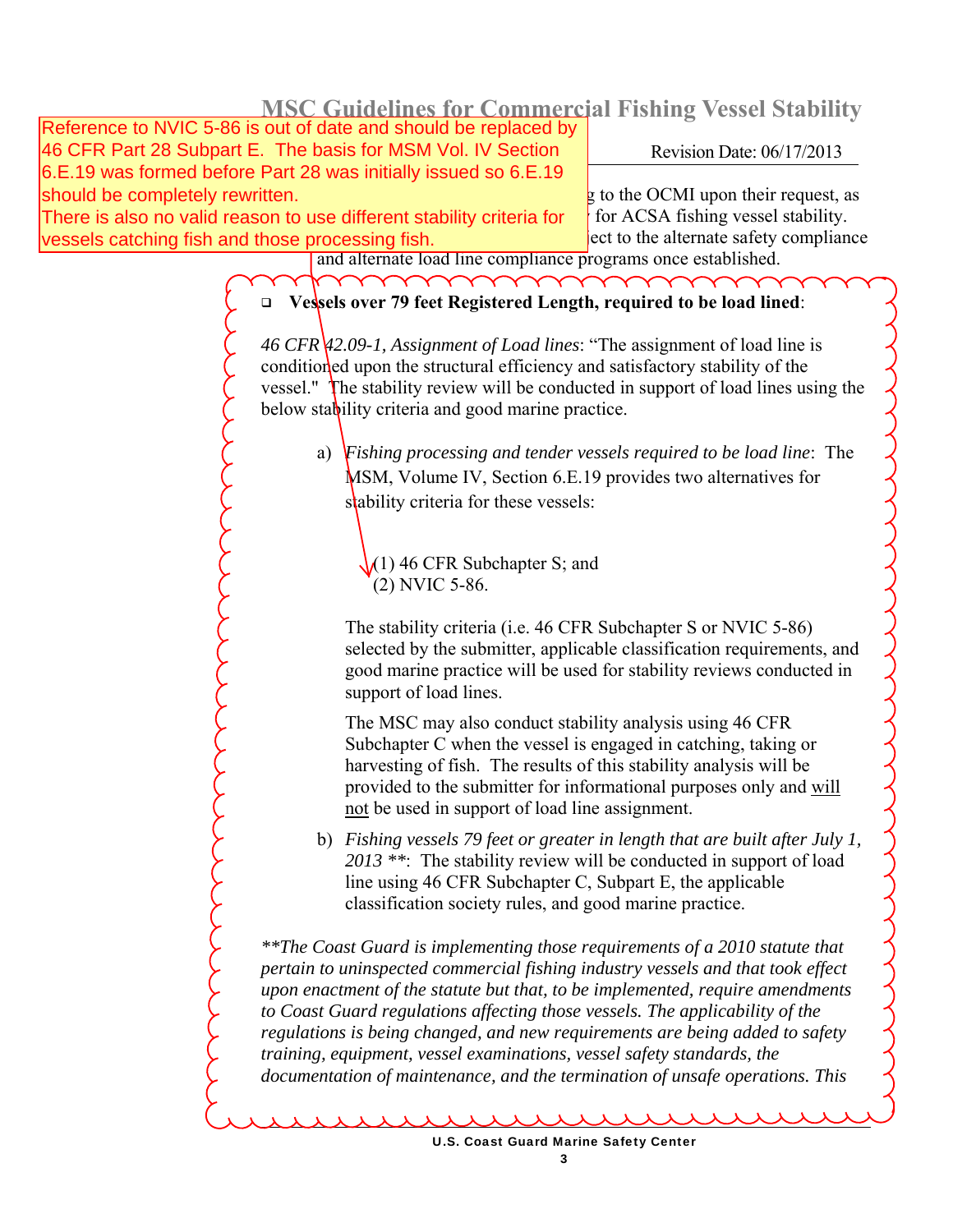Procedure Number: H2-20 Revision Date: 06/17/2013

*rulemaking promotes the Coast Guard strategic goal of maritime safety. [see Semiannual Regulatory Agenda- Fall 2012; Docket ID DHS-2013-0003-0001].* 

NOTE: The requirement for classification can come from the US Code or the requirements specified by the ACS. DNV has confirmed that they require their load lined vessels to be classed. The MSC conducts oversight on all load line stability matters completed by ACS. All stability requirements outlined in the ACS rules will also be applied.

#### **Definitions**

 Alternate Compliance and Safety Agreement (ACSA) Program: Voluntary program by which fish processing vessels, that are not accepted for classification and /or loadline by an ACS, can demonstrate an equivalent level of safety per the intent of 46 CFR 28.720. This program is currently managed by Sector Puget Sound.

Note: This program is currently only applicable to those fish processing vessels under the jurisdiction of Sector Anchorage and Sector Puget Sound.

- Alternate Load Line Compliance Program (ALLCP): In accordance with 46 United States Code (USC) 5103(c), an alternative safety compliance program to be developed in cooperation with industry and may be developed for specific regions.
- Alternate Safety Compliance Program (ASCP): In accordance with 46 USC 4503 (2) and (3), an alternative safety compliance program to be developed in cooperation with industry and may be developed for specific regions.
- Cod End: The trailing end of the net where fish are finally "caught". The size of mesh in the cod end is a determinant of the size of fish which the net catches. Consequently, regulation of mesh size is a common way of managing mortality of juvenile fishes in trawl nets.



- $\Box$  Fish: Finfish, mollusks, crustaceans, and all other forms of marine animal and plant life, except marine mammals and birds.
- Fish Bin: Large space, usually located adjacent to the factory on fish processing vessels, where the fish is stored to await processing.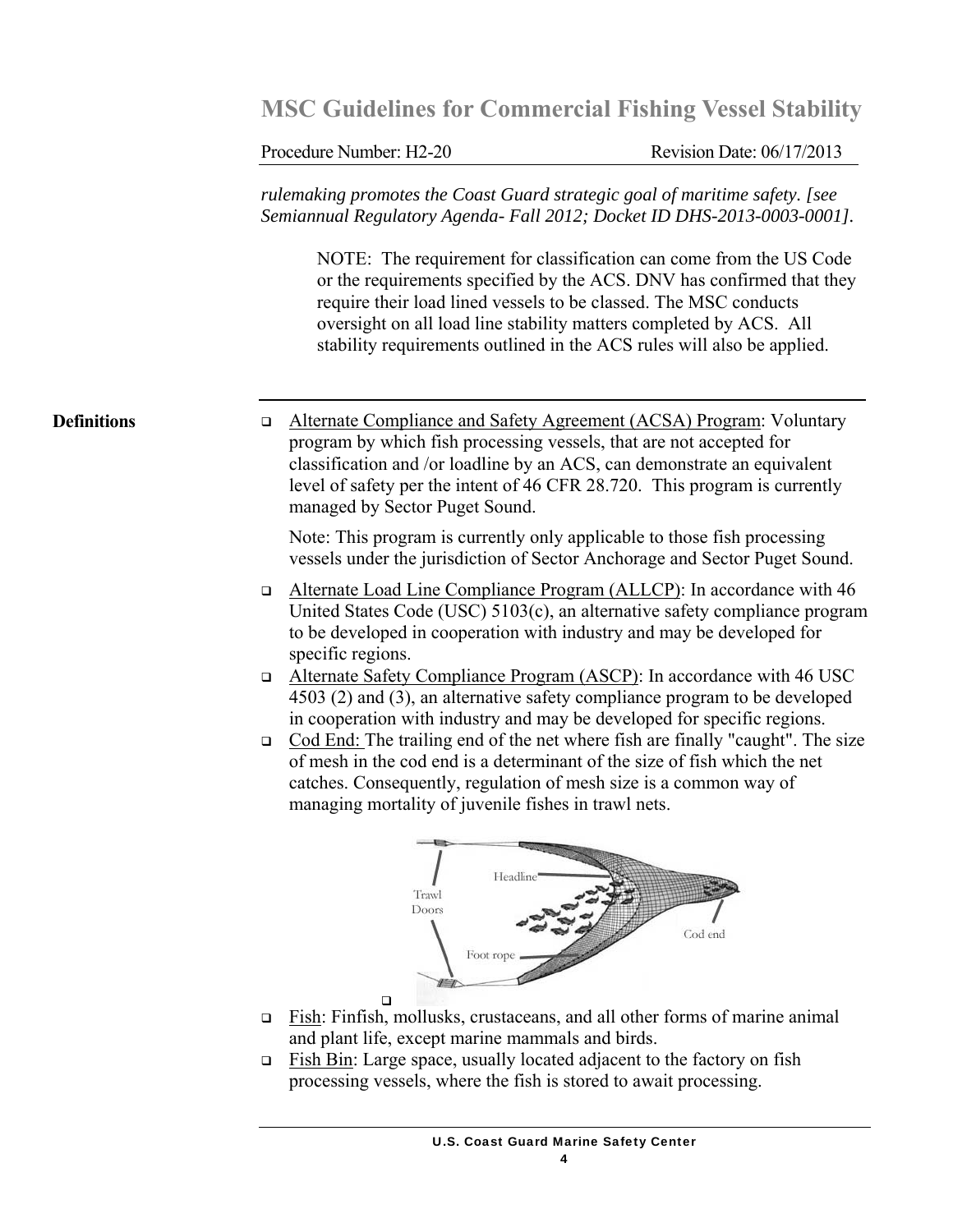Procedure Number: H2-20 Revision Date: 06/17/2013

- Fish Oil: Fish oil is a bi-product of the cleaning and freezing of the catch produced during fish processing operations. Many vessels are undergoing changes to enable them to carry fish oil.
- Fish Processing Vessel: A vessel that commercially prepares fish or fish products other than by gutting, decapitating, gilling, skinning, shucking, icing, freezing or brine chilling.
- Fish Tender Vessel: A vessel that commercially supplies, stores, refrigerates, or transports fish, fish products, or materials directly related to fishing or the preparation of fish to or from a fishing, fish processing or fish tender vessel or a fish processing facility.
- $\Box$  Fishing Vessel: A vessel that commercially engages in the catching, taking or harvesting of fish or an activity that can reasonably be expected to result in the catching, taking or harvesting of fish.

## **Submittal Items:**

It is common for some of these items to not exist for existing vessels, especially fishing and fish tender vessels.

Provide the following plans and calculations:

- General Arrangements including deck plans, hold plans (indicating compartmentation and watertight doors), inboard and outboard profiles (indicating potential downflooding points such as vents or windows)  $\Box$  Lines or offsets
- Computer hull model (optional, however it will expedite stability reviews)
- $\Box$  Tank capacity tables/plan with free surface data
- Draft mark locations, longitudinal and vertical reference points
- $\Box$  Copy of the signed stability test notes (signed by ACS surveyor or USCG inspector)
- □ Stability test/lightship results
- $\Box$  Intact stability calculations to include:
	- a) List of downflooding points and hull openings
	- b) Crane information including capacity, location and supporting calculations (if applicable)
	- c) Ice load calculations (if applicable)
	- d) Water on deck calculations (if applicable)
	- e) Fishing gear loads (as needed)
	- f) Other calculations as needed to support assumptions and loads used in calculations
- $\Box$  Subdivision and damage stability calculations (if applicable)
- $\Box$  Trim and Stability Booklet (if applicable)
- Load Line Survey Report (LL-11D) (if applicable)
- ACSA Stability Addendum (if applicable)
- Additional plans and calculations as needed (i.e. structural plans and calculations to demonstrate compliance with buoyant superstructure requirements)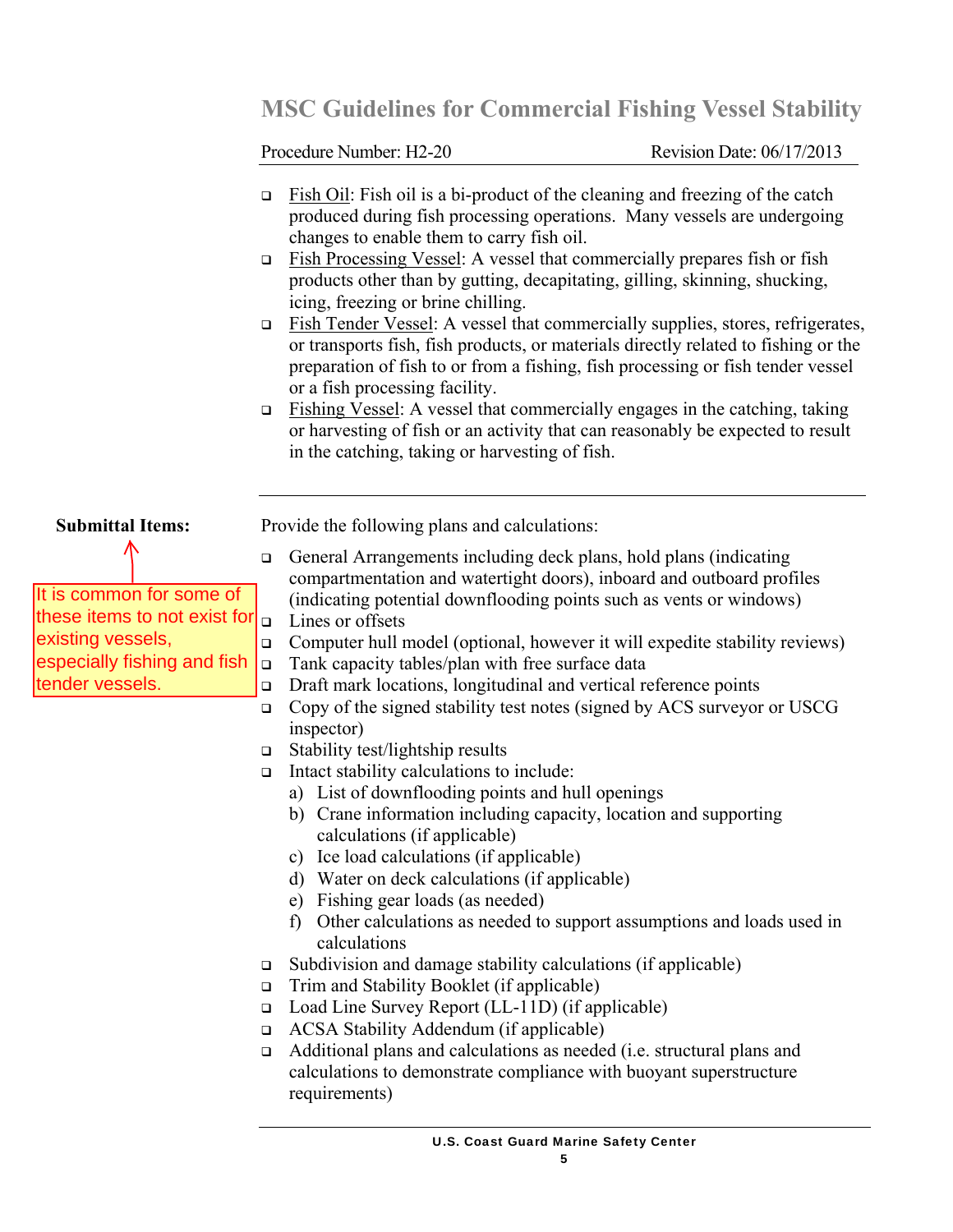Procedure Number: H2-20 Revision Date: 06/17/2013

(l)

 $\Box$  List of changes made to the vessel that will impact stability

**Stability Tests** 

- $\Box$  When trying to determine if a stability test is required, the guidance of reference (i) should be followed.
	- a) As a condition of enrollment in ACSA, CFVs are required to undergo a stability test every five years. The final decision pertaining to the type of test that is required will be at the discretion of the cognizant OCMI.
	- b) There is currently no direct guidance provided on how and when stability tests are required for fishing vessels that are classed and / or load lined by an ACS. Therefore, until further guidance is provided, reference  $\overrightarrow{H}$ should be followed. (j)
- $\Box$  When preparing CFV stability test procedures and results:
	- a) Stability test procedures should be prepared in accordance with reference  $\overline{f(t)}$ , and should be submitted to MSC at least two weeks prior to the test date for approval, when applicable.
- $\mathsf{I}(\mathsf{k})$

b) Stability test results should be prepared in accordance with reference  $(k)$ .

- c) Due to the arrangement of larger fishing vessels it may be difficult to minimize trim to the limits per reference (k). MSC may make some allowance for this by allowing additional slack tanks beyond what is permitted by reference (j) if sufficient justification is provided in the stability test procedure.
- d) The vessel should be properly prepared at the time of the stability test, the weights to add and subtract should not exceed 2% of vessel lightship In order for items to be excluded from the 2% weights to add or subtract at the time of the stability test they must generally be fixed (i.e. welded or bolted to a dedicated foundation) and the exact weight and center of gravity must be known through measurement or manufactures specification. In the case where there are a large number of identical items a representative sample of the items may be weighted and excluded as accepted by the MSC on a case by case basis. Structural members, angles, and brackets are not permitted to be excluded from the weights to add or subtract.
- e) Fishing equipment, including netting and gear, are not to be considered as part of lightship and should be accounted for in the weights to add, remove, or relocate per reference (k), if they are onboard at the time of the test. Every attempt should be made to remove as much of the fishing equipment as possible. In the event of perceived uncertainty of the weight of the fishing equipment, netting, gear, etc., the attending marine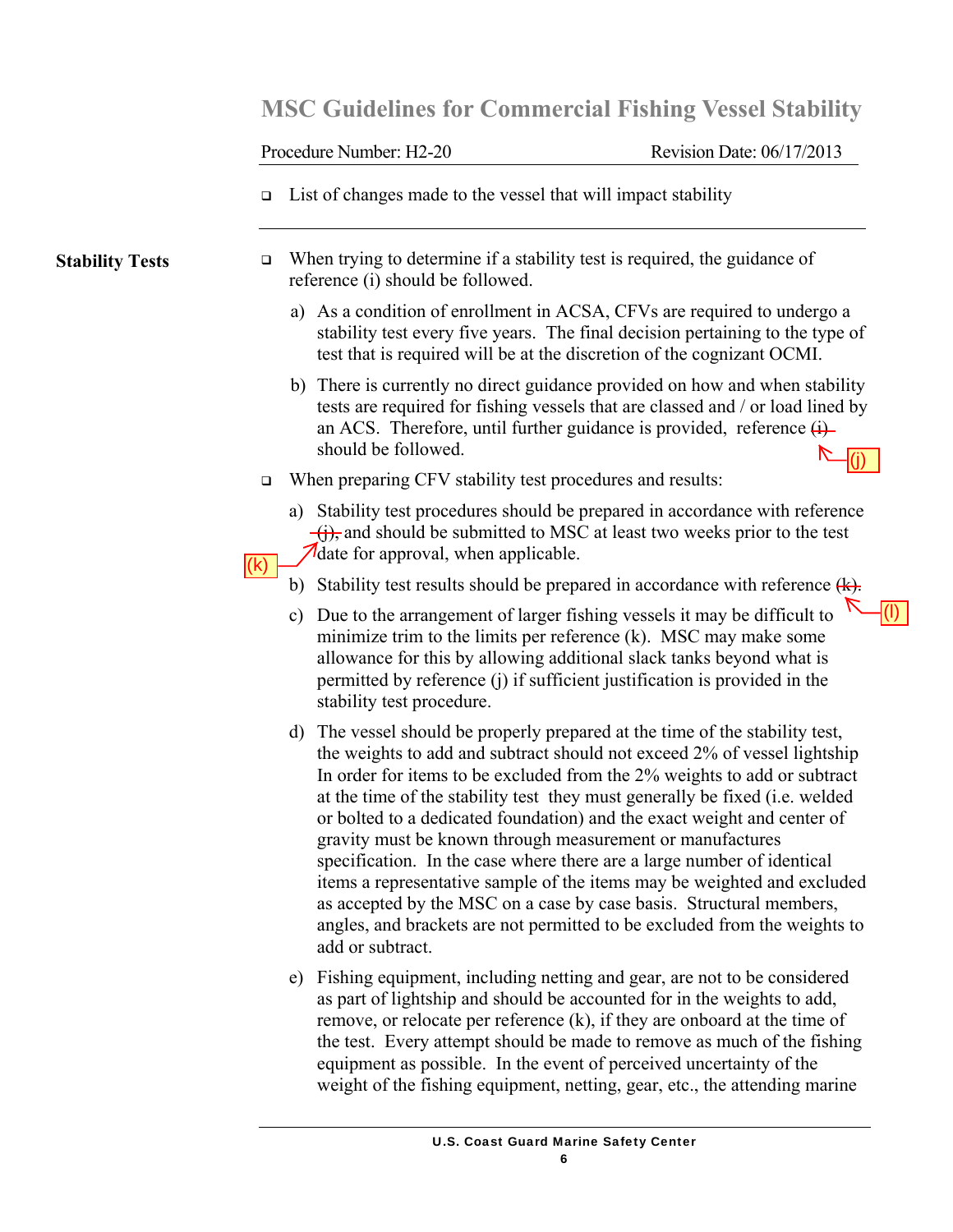Procedure Number: H2-20 Revision Date: 06/17/2013

inspector or surveyor may require such items to be removed from the vessel prior to conducting the stability test.

- f) The transverse center of gravity (TCG) of all items should be properly accounted for when establishing vessel lightship characteristics if the resultant lightship list is more than 0.5 degrees.
- g) For load lined vessels the information should be provided in accordance with 46 CFR 42.09-10(c).

### **Stability Calculations**

Commercial fishing vessel stability calculations should be developed with specific focus on the unique characteristics of fishing operations. In the preparation of stability calculations certain assumptions and decisions regarding loads, free surface effects, and other items are made. The precision of these assumptions directly impacts the outcome of the stability analysis.

The following should be considered in the preparation of stability calculations to ensure that the full range of possibilities has been accounted for and result in accurate and / or conservative results:

- Hull Model: If a hull model is provided, sufficient information should be presented to enable verification of the model. In many cases fishing vessels have undergone extensive changes; sponsoning, addition of structure to the deck house, etc. Due to the age and extent of changes to CFVs an up-to-date accurate lines plan and list of hull openings is not always available. However, every effort should be made to ensure that the model used in the analysis of stability is as complete and accurate as possible.
- Effective Deckhouse Structure: Buoyant volume of the deckhouse for intact stability should be properly considered in accordance with section 6.B.1 of reference (c). Guidance on buoyant superstructure for unintentional flooding is provided in 46 CFR 28.580 (h).
- $\Box$  Deck Loads: When applying reference (e) to ensure proper strength of a deck that will be loaded with large temporary deck loads such as catch and / or cod ends, the "h" applied is not to be less than the appropriate vessel length equation, and should be taken as the anticipated pressure "p" divided by 45  $1bf/ft<sup>3</sup>$ . We recommend that the identified head be multiplied by a factor of 1.1 to account for any shifting / uneven loading, green loads and / or other accelerations of the vessel in the seaway.
- Operational Loads: Many CFVs have nets and other fishing gear that is used based on the season and fishery. The stability analysis should identify the range of these loads and / or any assumptions made relative to these items.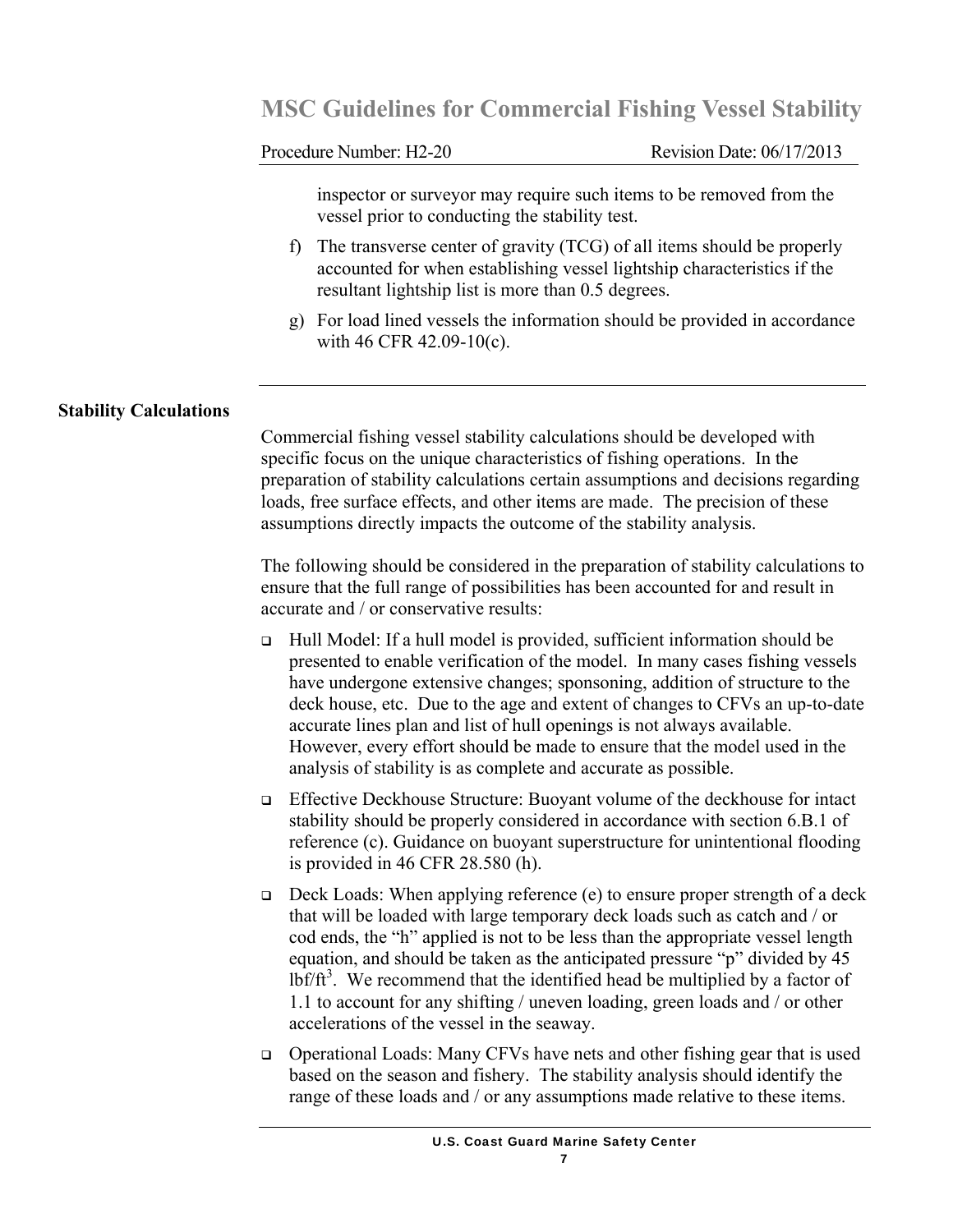Procedure Number: H2-20 Revision Date: 06/17/2013

- Loading Conditions: As there are large loads that are moved around a fishing vessel during fishing and processing operations, it is important to identify the full range and combination of loads that a vessel will experience. If the vessel has a lightship list of more than 0.5 degrees then all of the loading conditions must properly account for the vessel's TCG. Fuel and other consumable tanks may not be used to correct vessel list per section 6.E.19.C of reference (c). Ballast tanks may be used to adjust vessel list. Often times the most critical loading condition for the vessel will result when the vessel is low on fuel and low on catch, or as the vessel is beginning to fish but has little or no catch in the hold. Minimally, the following loading conditions should be addressed:
	- a) Departure condition from port with full fuel, water, stores, ice, fishing gear, etc.;
	- b) Arrival at the fishing grounds with reduced fuel, water, and stores and no catch (the amount of fuel, water and stores should be based on the distance to the fishing area);
	- c) At the fishing grounds with reduced fuel, water and stores and 50% catch;
	- d) Departure from the fishing grounds with reduced fuel, water, and stores and full catch;
	- e) Arrival at home port with 10 percent fuel, water and stores, and full catch (be sure to account for any weights to be lifted or suspended and their effects on stability in a turn);
	- f) Arrival at home port with 10 percent fuel, water, and stores and 20 percent of full catch.(40 percent of full catch will be considered if catch records are provided demonstrating that the vessel always returns to port with at least 40 percent catch.)
- Cargo: For a vessel with large cargo holds a full range of hold loading options should be considered. Also for vessels that produce fish oil, please note that fish oil is considered a flammable and combustable material so a fishing vessel cannot carry more than 20% of their cargo deadweight in fish oil per 46 CFR Subchapter D (30.25-1, Table 1) and MSM Volume II, Section F.2.6.
- $\Box$  Vessel List: For a vessel with a list of more than 0.5 degrees in the lightship condition, the actual vessel TCG should be properly accounted for in all conditions of loading.
- Ice Loads: For vessels operating in applicable regions, ice loads should be calculated in accordance with 46 CFR 28.550. Ice loads should be considered in all conditions of loading.
- $\Box$  Free Surface: The virtual rise in the vessel's vertical center of gravity (VCG), due to liquids in tanks, should be accounted for in accordance with 46 CFR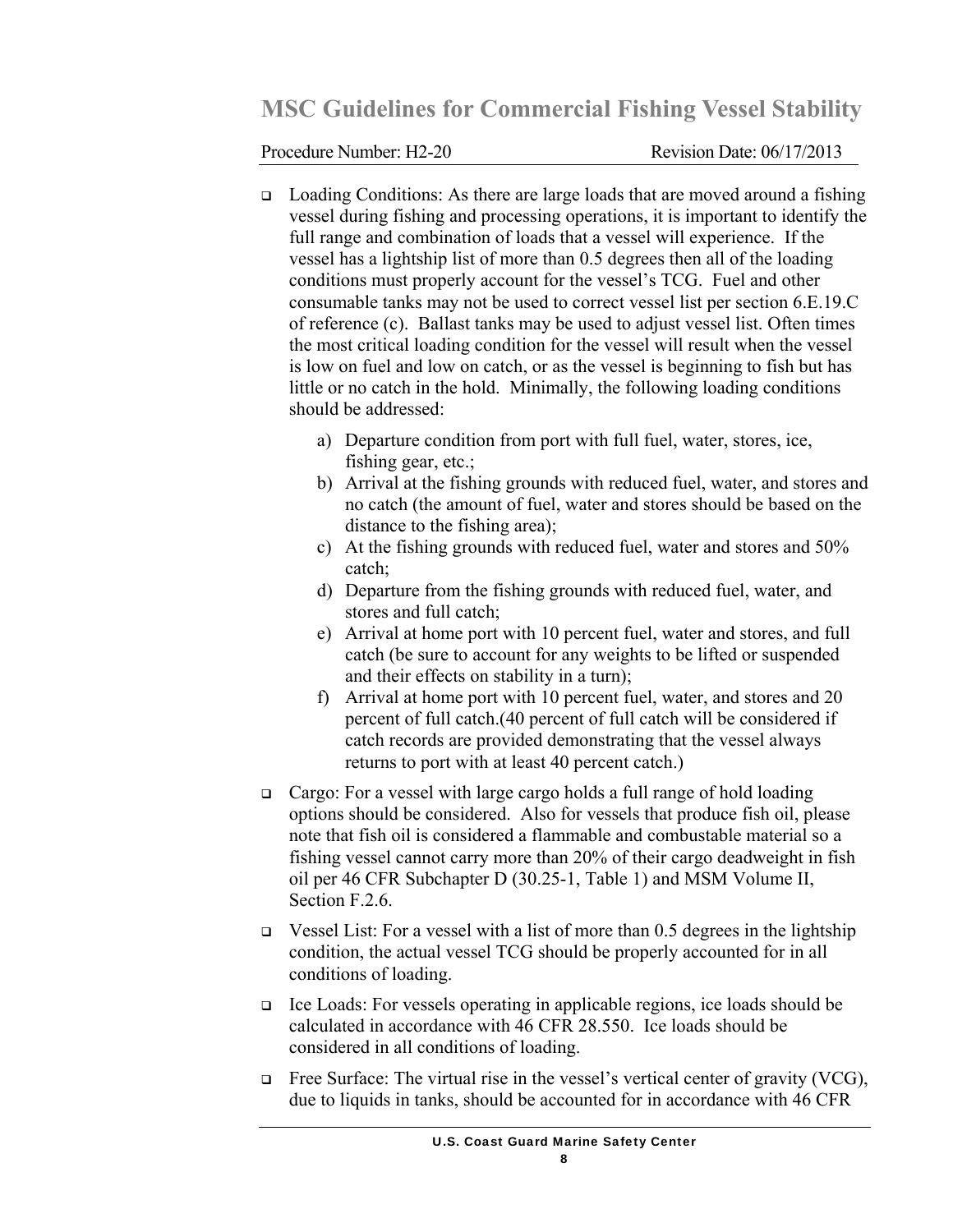Procedure Number: H2-20 Revision Date: 06/17/2013

28.540,. The free surface of all non-consumables, including fish bins and cargo holds, should be properly addressed per 46 CFR  $28.540(a)(2)$ . If ballast tanks are filled while the vessel is underway, the maximum free surface of the tanks should be considered.

- Watertight and Weathertight Integrity and Downflooding: These items should be properly addressed in accordance with 46 CFR 28.560 and 28.510, or 46 CFR 42.09-25, 42.13-15(l) and 42.15. There are several variations on the definition of downflooding and downflooding angle across the various references. Typically, any point that cannot be closed weathertight is to be considered as a downfloooding point for stability calculations. However, for fishing vessels there are often large openings in the hull that are left open for long periods of time while fishing operations are underway. All openings that are typically open during fishing operations may need to be considered as downflooding points. All openings into the fish holds and processing spaces that are normally open while fishing should be checked to ensure that unintentional flooding could not occur at an angle of heel of 20 degrees. Final determination as to which points should be considered for downflooding is at the determination of the submitting engineer based upon the use of good engineering judgment and marine practice. Things to be considered include the ability of the opening to be rapidly closed weathertight and / or watertight, whether the related hatches are continually manned, etc.
- Water on Deck: When applicable water on deck should be considered as described in 46 CFR 28.565.
- Extents of Damage: When applicable, the extent of damage should be assumed as described in 46 CFR 28.580(d), or 46 CFR 42.20-11, and 42.20- 12. Note that the extents of damage requirements are different than those provided in 46 CFR Subchapter S.
- $\Box$  Permeabilities: The permeability of compartments should be properly accounted for when damage stability calculations are performed per 46 CFR  $28.580(g)$ . For intact stability calculations special attention should be paid to the permeabilities of fish holds as this will vary based on the type of catch and how the catch is stored. For example, on a fishing vessel the fish are often stored in holds that are flooded with water, while on fish processing vessels the catch is often boxed and frozen.
- □ Lifting Weights: Many fishing vessels have cranes or other lifting gear installed. These loads should be accounted for in accordance with 46 CFR 28.545. Detailed information on the type, size, location and operating limits of all lifting equipment should be provided along with any calculations used when evaluating vessel stability.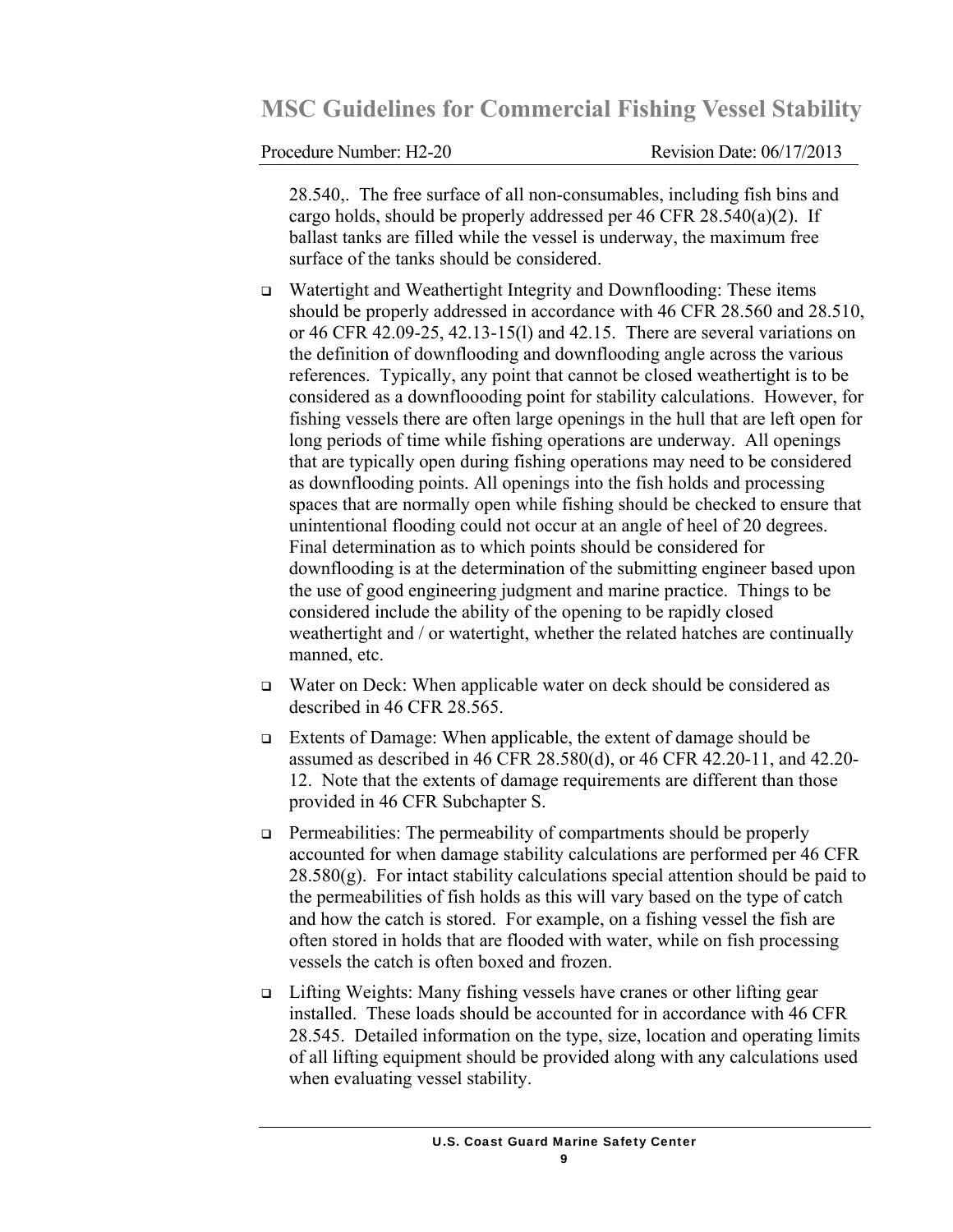## Procedure Number: H2-20 Revision Date: 06/17/2013

|                               | $\Box$                                                                                                                                                                                                                                                                                      | Freeboard: It is not acceptable for a CFV to operate with negative freeboard.<br>Specifically the vessel's freeboard deck should not be submerged. If a vessel<br>wishes to re-designate a higher deck as a new freeboard deck, then the<br>structure below the new freeboard deck must be shown to comply with the<br>hull structural requirements, as well as meet the applicable watertight and<br>watertight closure requirements. Additionally, vessels required to be load<br>lined will be evaluated against the requirements of reference (b). |  |
|-------------------------------|---------------------------------------------------------------------------------------------------------------------------------------------------------------------------------------------------------------------------------------------------------------------------------------------|--------------------------------------------------------------------------------------------------------------------------------------------------------------------------------------------------------------------------------------------------------------------------------------------------------------------------------------------------------------------------------------------------------------------------------------------------------------------------------------------------------------------------------------------------------|--|
|                               | $\Box$                                                                                                                                                                                                                                                                                      | Trawling loads: For vessels that trawl over the side, the applicable sections<br>of references (a) (46 CFR 28.545) and part F of reference (f) should be<br>applied. For vessels that conduct stern trawling operations the criteria of 46<br>CFR 173.095 should be applied. The definition of downflooding points and<br>angles required per 173.095 (e) may be reconsidered for vessels on a case by<br>case basis.                                                                                                                                  |  |
|                               | $\Box$                                                                                                                                                                                                                                                                                      | Ballast: If the vessel has a heel in the lightship condition we encourage the<br>owner / operator to install permanent ballast to correct the list. Alternatively<br>ballast tanks may be used to adjust / correct for the vessels list. Fuel or other<br>consumable tanks may not be used to correct vessel list per MSM IV, 6.E.19.                                                                                                                                                                                                                  |  |
| <b>Stability Instructions</b> | There are many details that can be included in CFV stability instructions to<br>ensure that the master has sufficient information to be able to rapidly and<br>precisely estimate that loads and locations of the various items on the vessel.<br>The following items should be considered: |                                                                                                                                                                                                                                                                                                                                                                                                                                                                                                                                                        |  |
|                               | $\Box$                                                                                                                                                                                                                                                                                      | CFV stability instructions should be prepared in accordance with reference                                                                                                                                                                                                                                                                                                                                                                                                                                                                             |  |
|                               | $\Box$                                                                                                                                                                                                                                                                                      | (1) based on the specific type of vessel.<br>If a vessel has a significant lightship list the instructions should include<br>sufficient information to ensure that the master understands the magnitude of<br>asymmetric ballast that is necessary to adjust the list and ensure the vessel is<br>operated at an even heel.                                                                                                                                                                                                                            |  |
|                               | $\Box$                                                                                                                                                                                                                                                                                      | If a vessel's cargo must be loaded in a specific manner in order for the vessel<br>to operate within a safe stability operating range this should be clearly<br>defined.                                                                                                                                                                                                                                                                                                                                                                               |  |
|                               | $\Box$                                                                                                                                                                                                                                                                                      | If the stability instructions contain more than one method for verifying that<br>the vessel is operating in a safe stability condition, it should be clear when<br>the various methods apply.                                                                                                                                                                                                                                                                                                                                                          |  |
|                               | $\Box$                                                                                                                                                                                                                                                                                      | Asymmetric Consumable Tank Loading: Consumable tanks may not be<br>asymmetrically loaded to offset vessel list or operational deck loads<br>(including pot loads) when simplified stability instructions are being<br>developed. Per reference (m) only a single pair of consumable tanks is to be<br>partially filled at a time for simplified stability instructions. If the owner<br>wishes to have asymmetrically loaded tanks then a detailed trim and stability                                                                                  |  |